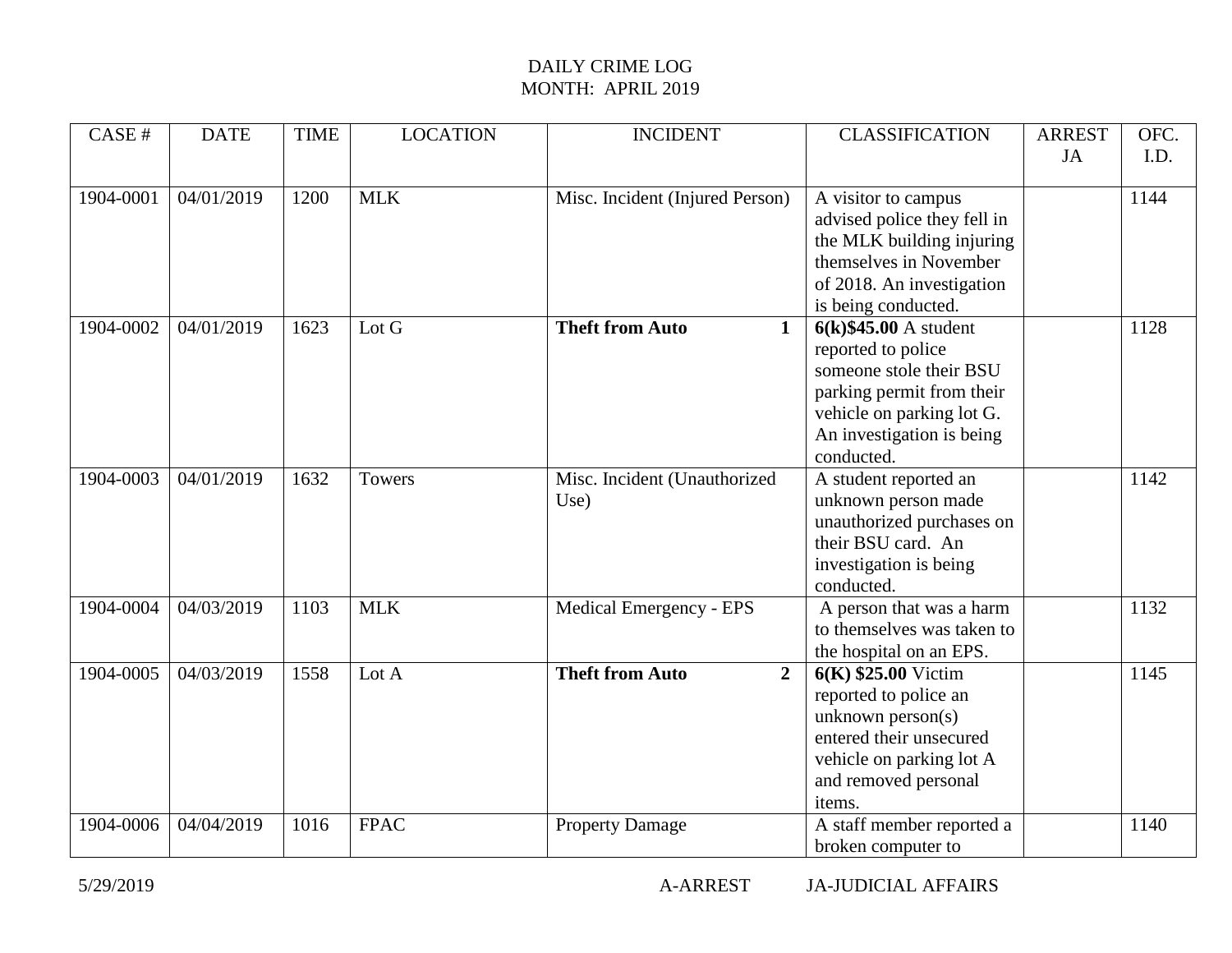|           |            |      |              |                                                      | police.                     |      |
|-----------|------------|------|--------------|------------------------------------------------------|-----------------------------|------|
| 1904-0007 | 04/04/2019 | 1025 | McKeldin     | Miscellaneous Incident (Scam)                        | A student was approached    | 1132 |
|           |            |      |              |                                                      | by an unknown person        |      |
|           |            |      |              |                                                      | and convinced to give       |      |
|           |            |      |              |                                                      | them their bank card and    |      |
|           |            |      |              |                                                      | PIN number for a quick      |      |
|           |            |      |              |                                                      | money scheme. An            |      |
|           |            |      |              |                                                      | investigation is being      |      |
|           |            |      |              |                                                      | conducted.                  |      |
| 1904-0008 | 04/03/2019 | 1315 | <b>CNSMN</b> | Telephone Misuse (Repeat                             | A staff member reported     | 1132 |
|           |            |      |              | calls)                                               | being called and            |      |
|           |            |      |              |                                                      | threatened several times    |      |
|           |            |      |              |                                                      | by a former staff member.   |      |
|           |            |      |              |                                                      | An investigation is being   |      |
|           |            |      |              |                                                      | conducted.                  |      |
| 1904-0009 | 04/06/2019 | 0158 | <b>CMRC</b>  | Misc. Incident (Noise                                | Officers responded to a     | 1143 |
|           |            |      |              | Complaint)                                           | noise complaint.            |      |
|           |            |      |              |                                                      | Investigation revealed a    |      |
|           |            |      |              |                                                      | party in one of the         |      |
|           |            |      |              |                                                      | residential dwellings. Res. |      |
|           |            |      |              |                                                      | Life staff was called,      |      |
|           |            |      |              |                                                      | responded dispersed the     |      |
|           |            |      |              |                                                      | party with officer          |      |
|           |            |      |              |                                                      | assistance.                 |      |
| 1904-0010 | 04/07/2019 | 1328 | McKeldin     | <b>Lost Property</b>                                 | Student reported losing     | 1144 |
|           |            |      |              |                                                      | their wallet. The wallet    |      |
|           |            |      |              |                                                      | was found and               |      |
|           |            |      |              |                                                      | subsequently returned to    |      |
|           |            |      |              |                                                      | the student.                |      |
| 1904-0011 | 04/08/2019 | 1140 | <b>CMRC</b>  | <b>Assault 2<sup>nd</sup> Degree</b><br>$\mathbf{1}$ | 4(e) Officers responded to  | 1140 |
|           |            |      |              |                                                      | a fight in progress. Upon   |      |
|           |            |      |              |                                                      | arrival officers were       |      |
|           |            |      |              |                                                      | advised that one person     |      |
|           |            |      |              |                                                      | bumped and then pushed      |      |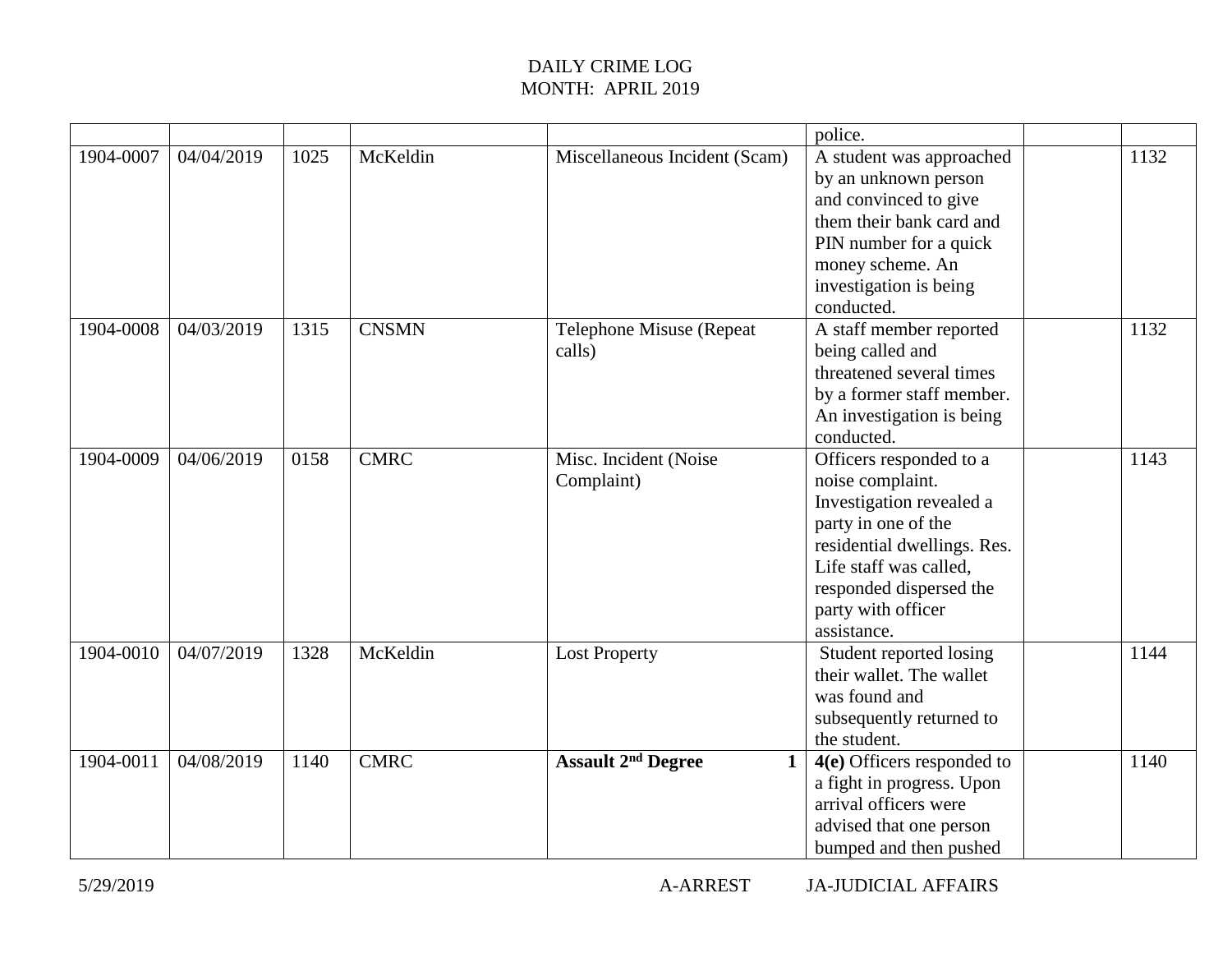|           |            |      |                                                                |                                                                       | another causing the<br>confrontation to begin. An<br>investigation is being<br>conducted.                                                                                                                                                        |           |      |
|-----------|------------|------|----------------------------------------------------------------|-----------------------------------------------------------------------|--------------------------------------------------------------------------------------------------------------------------------------------------------------------------------------------------------------------------------------------------|-----------|------|
| 1904-0012 | 04/08/2019 | 1322 | Report # Issued In<br>Error(See Accident<br>Report #HD1140000G | Report # Issued In Error(See<br><b>Accident Report</b><br>#HD1140000G | Report # Issued In Error(<br>See Accident Report<br>#HD1140000G                                                                                                                                                                                  |           | 1140 |
| 1904-0013 | 04/08/2019 | 1555 | Holmes                                                         | <b>Lost Property</b>                                                  | A student reported to<br>police they are missing<br>their headphones.<br>Investigation is being<br>conducted.                                                                                                                                    |           | 1142 |
| 1904-0014 | 04/08/2019 | 2337 | Towers                                                         | <b>Medical Emergency</b>                                              | Officers responded to a<br>call for a sick student.<br>EMS was called and<br>transported the student to<br>the hospital.                                                                                                                         |           | 1142 |
| 1904-0015 | 04/09/2019 | 1027 | Henry Building                                                 | Misc. Incident (Injured person)                                       | Officers responded to a<br>call for an injured person.<br>Investigation revealed<br>while walking, a sub-<br>contractor fell injuring<br>their foot and causing<br>minor injury to the hand<br>and face area. Same<br>refused medical treatment. |           | 1140 |
| 1904-0016 | 04/10/2019 | 1219 | <b>NSC</b>                                                     | Misc. Incident (Unauthorized<br>Access)                               | A student went behind the<br>counter in the dining hall<br>and began serving food to<br>other students.<br>Investigation is being<br>conducted.                                                                                                  |           | 1140 |
| 1904-0017 | 04/10/2019 | 2346 | Haley                                                          | Misc. Incident (Verbal Dispute)                                       | Officers responded to a<br>report of a verbal dispute.                                                                                                                                                                                           | <b>JA</b> | 1140 |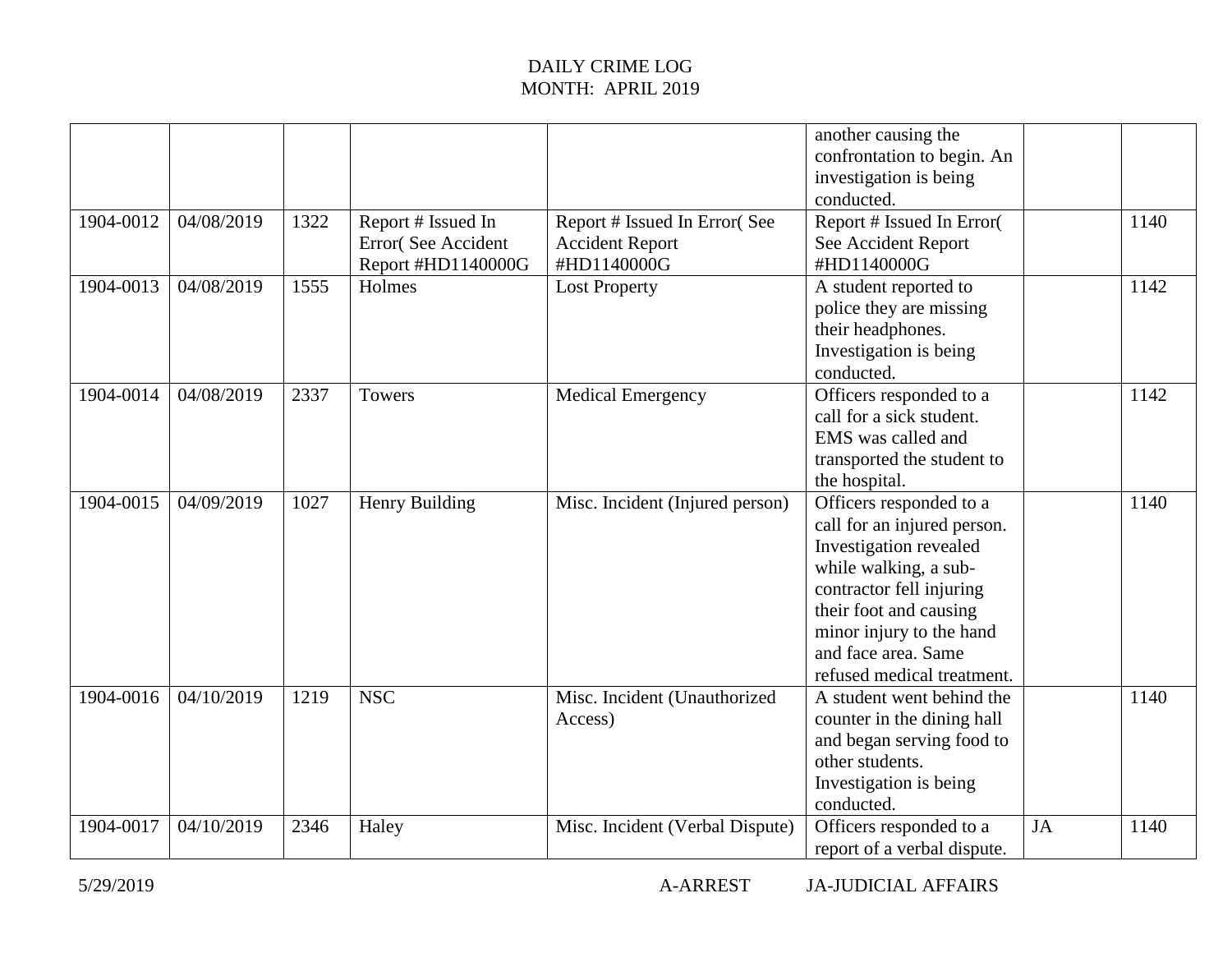|           |            |      |             |                          | <b>Residence Life Staff</b><br>members were on scene<br>and handled the matter.<br>Referred to the Office of<br>Student Conduct.                                                                                                                                                                     |    |      |
|-----------|------------|------|-------------|--------------------------|------------------------------------------------------------------------------------------------------------------------------------------------------------------------------------------------------------------------------------------------------------------------------------------------------|----|------|
| 1904-0018 | 04/11/2019 | 1723 | <b>CMRC</b> | <b>CDS</b>               | <b>Residence Life Staff</b><br>reported to police they<br>smelled and observed<br>suspected marijuana while<br>doing health and wellness<br>checks. Officers<br>responded and observed<br>residue, but there was not<br>enough to collect and test.<br>Referred to the Office of<br>Student Conduct. | JA | 1145 |
| 1904-0019 | 04/12/2019 | 1138 | <b>CMRC</b> | <b>CDS</b>               | <b>Residence Life Staff</b><br>reported to police they<br>observed suspected<br>marijuana in a residential<br>dwelling Officers<br>responded and observed<br>suspected marijuana.<br>Same was confiscated and<br>tested positive for<br>marijuana. Referred to the<br>Office of Student<br>Conduct.  | JA | 1132 |
| 1904-0020 | 04/13/2019 | 1238 | James Gym   | <b>Medical Emergency</b> | Officers responded to an<br>injured AAU Youth<br>Tournament basketball<br>player. EMT's responded<br>for a player with a groin<br>injury. Player was not                                                                                                                                             |    | 1132 |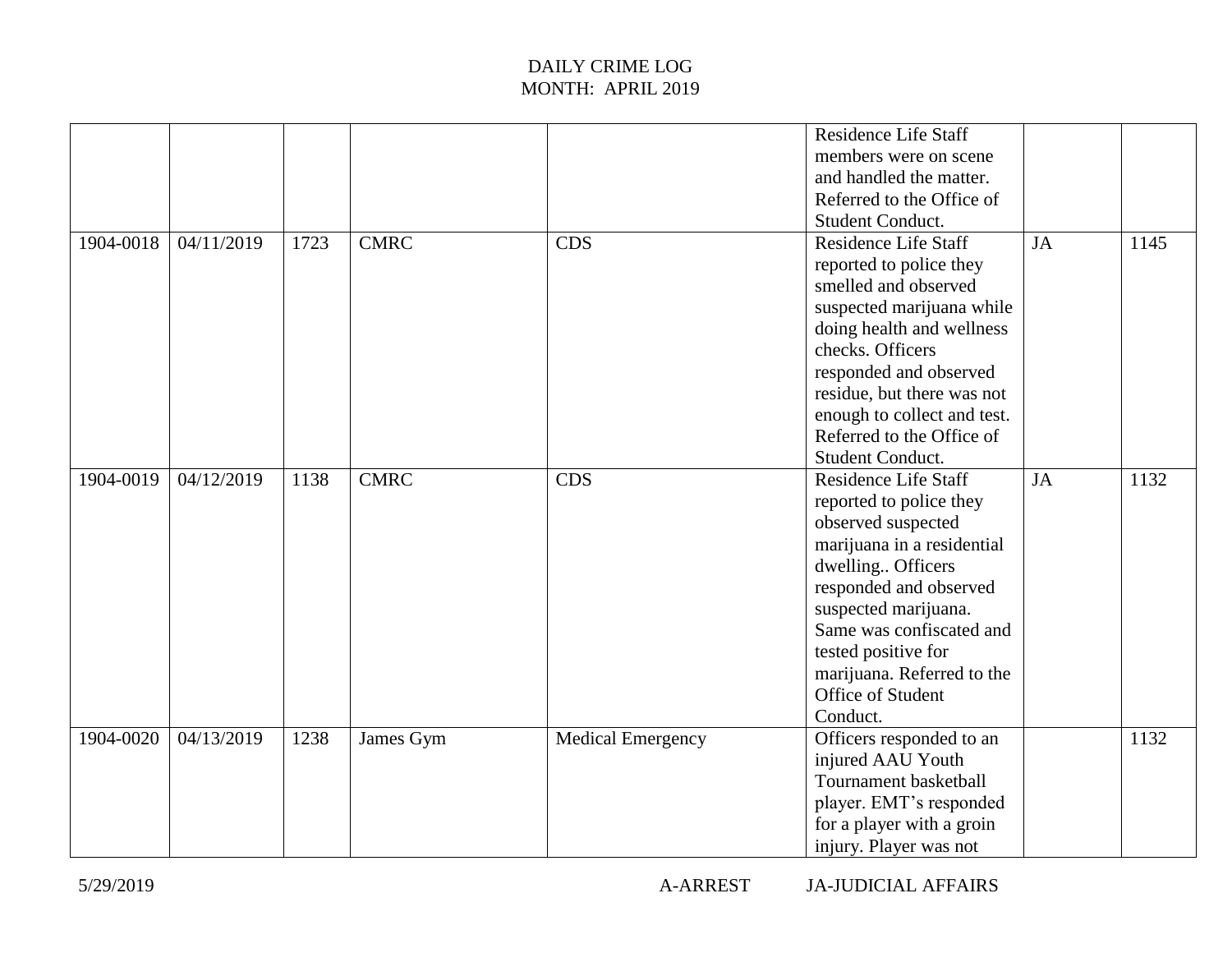|           |            |      |                      |                                                  | transported to the hospital. |      |
|-----------|------------|------|----------------------|--------------------------------------------------|------------------------------|------|
| 1904-0021 | 04/14/2019 | 1554 | Tubman               | <b>Medical Emergency</b>                         | Officers responded to a      | 1142 |
|           |            |      |                      |                                                  | student who ingested         |      |
|           |            |      |                      |                                                  | medication and cut           |      |
|           |            |      |                      |                                                  | themselves trying to cause   |      |
|           |            |      |                      |                                                  | harm to themselves. EMS      |      |
|           |            |      |                      |                                                  | responded and transported    |      |
|           |            |      |                      |                                                  | the same to the hospital     |      |
|           |            |      |                      |                                                  | voluntarily.                 |      |
| 1904-0022 | 04/15/2019 | 1626 | <b>NSC</b>           | 2 <sup>nd</sup> Degree Assault<br>$\overline{2}$ | $4(e)$ A student responded   | 1142 |
|           |            |      |                      |                                                  | to Mckeldin Gym and          |      |
|           |            |      |                      |                                                  | reported being assaulted     |      |
|           |            |      |                      |                                                  | in the Student Center. An    |      |
|           |            |      |                      |                                                  | investigation is being       |      |
|           |            |      |                      |                                                  | conducted.                   |      |
| 1904-0023 | 04/15/2019 | 1830 | <b>JEP</b>           | <b>Lost Property</b>                             | A student advised they       | 1142 |
|           |            |      |                      |                                                  | lost their car key. A        |      |
|           |            |      |                      |                                                  | canvass of the area was      |      |
|           |            |      |                      |                                                  | done with negative results.  |      |
| 1904-0024 | 04/16/2019 | 0900 | Library              | <b>Assault 2<sup>nd</sup> Degree</b><br>3        | $4(e)$ A student advised     | 1140 |
|           |            |      |                      |                                                  | police they were touched     |      |
|           |            |      |                      |                                                  | on the hand by an            |      |
|           |            |      |                      |                                                  | employee and did not like    |      |
|           |            |      |                      |                                                  | it. An investigation is      |      |
|           |            |      |                      |                                                  | being Conducted.             |      |
| 1904-0025 | 04/16/2019 | 0930 | <b>Robinson Hall</b> | Harassment                                       | A student reported           | 1140 |
|           |            |      |                      |                                                  | receiving phone calls and    |      |
|           |            |      |                      |                                                  | text message from a          |      |
|           |            |      |                      |                                                  | former domestic partner      |      |
|           |            |      |                      |                                                  | after being advised not to   |      |
|           |            |      |                      |                                                  | call. An investigation is    |      |
|           |            |      |                      |                                                  | being conducted.             |      |
| 1904-0026 | 04/16/2019 | 1032 | <b>JEP</b>           | Misc. Incident (Suspicious                       | A professor reported         | 1140 |
|           |            |      |                      | Person)                                          | feeling uneasy about an      |      |

5/29/2019 A-ARREST JA-JUDICIAL AFFAIRS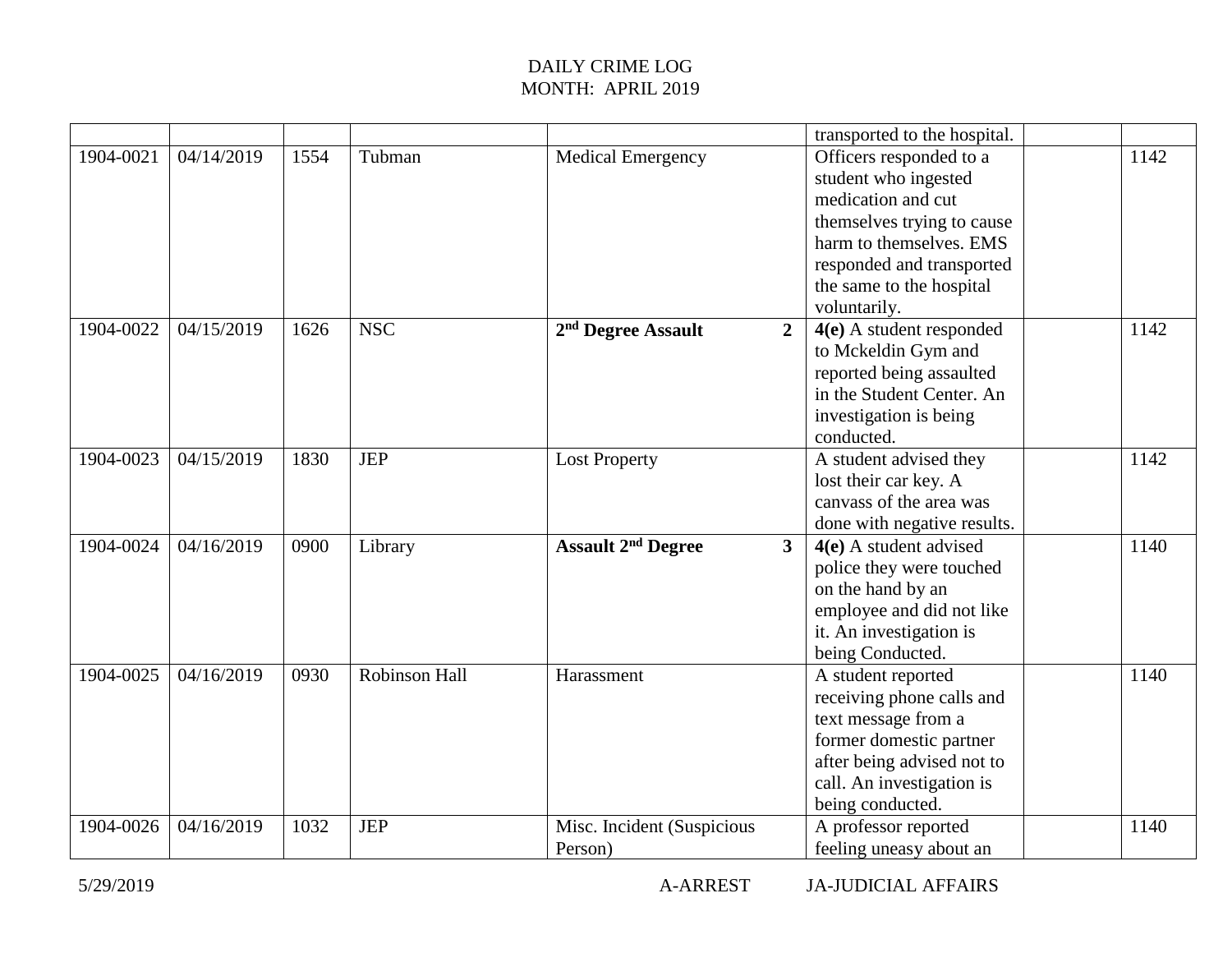|           |            |      |                             |                                              | unknown person staring at<br>them from the hallway.<br>Investigation revealed the<br>unknown person is a<br>student which had a class<br>adjacent to the room the<br>professor was in.                                         |      |  |
|-----------|------------|------|-----------------------------|----------------------------------------------|--------------------------------------------------------------------------------------------------------------------------------------------------------------------------------------------------------------------------------|------|--|
| 1904-0027 | 04/17/2019 | 0934 | McKeldin Gym                | <b>Destruction of Property</b>               | A student advised police<br>while crossing the street<br>they were almost struck<br>by a vehicle. The vehicle<br>ran over the students skate<br>board and continued<br>without stopping. An<br>investigation is being<br>done. | 1132 |  |
| 1904-0028 | 04/17/2019 | 1153 | McKeldin                    | <b>Lost Property</b>                         | A student advised they<br>lost a set of keys. A<br>canvass of the area was<br>done with negative results.                                                                                                                      | 1140 |  |
| 1904-0029 | 04/17/2019 | 1535 | <b>CMRC</b> - Wellness Ctr. | <b>Medical Emergency</b>                     | Officers responded to a<br>report of a student that<br>injured themselves while<br>playing basketball. EMS<br>was called and transported<br>the student to the hospital.                                                       | 1128 |  |
| 1904-0030 | 04/17/2019 | 2002 | <b>NSC</b>                  | <b>Medical Emergency</b>                     | A student advised they<br>were feeling dizzy. EMS<br>was called and transported<br>the student to the hospital.                                                                                                                | 1145 |  |
| 1904-0031 | 04/19/2019 | 2215 | McKeldin Gym                | $\overline{2}$<br><b>Burglary 4th Degree</b> | $5(B)$ \$160 A student<br>reported leaving a pair of<br>Apple Ear Pods in their<br>residential dwelling and                                                                                                                    | 1145 |  |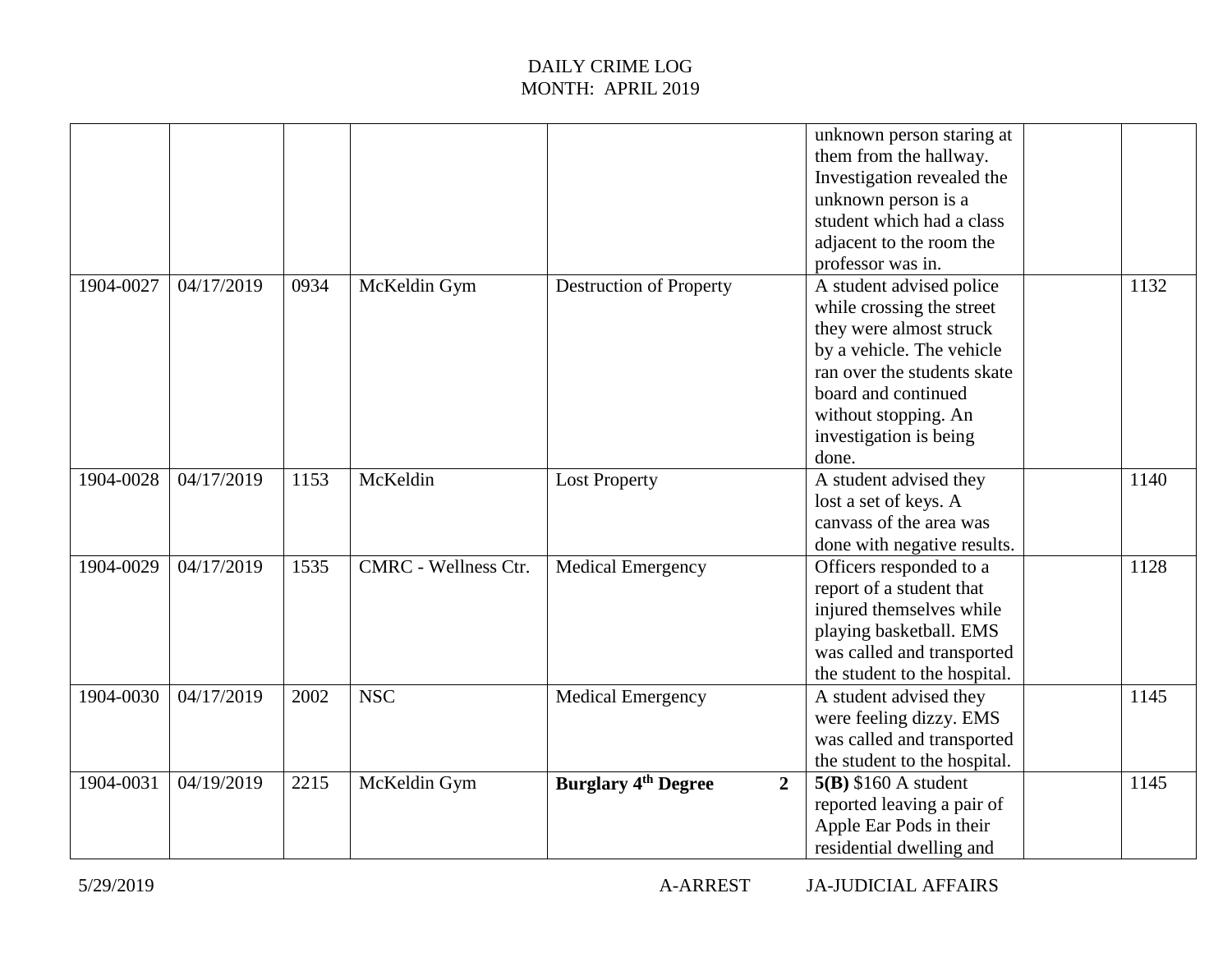|           |            |      |                  |                           | upon return they were not<br>where they left them. An<br>investigation is being<br>conducted.                                                                                                                                                                                                     |      |
|-----------|------------|------|------------------|---------------------------|---------------------------------------------------------------------------------------------------------------------------------------------------------------------------------------------------------------------------------------------------------------------------------------------------|------|
| 1904-0032 | 04/19/2019 | 1055 | <b>MLK</b>       | <b>Disorderly Conduct</b> | A professor reported a<br>student displaying erratic<br>behavior in class. An<br>investigation is being<br>conducted.                                                                                                                                                                             | 1132 |
| 1904-0033 | 04/19/2019 | 1349 | Computer Science | <b>Disorderly Conduct</b> | A professor advised police<br>that a student was being<br>disorderly by getting in<br>his face, making body<br>gestures and being<br>disrespectful in class.<br>Investigation revealed<br>there were medical<br>concerns with the student<br>and police directed them<br>to the proper resources. | 1132 |
| 1904-0034 | 04/22/2019 | 1645 | <b>MLK</b>       | <b>Disorderly Conduct</b> | <b>BSU</b> security guards<br>advised police of a verbal<br>dispute between two<br>people. One student<br>became irate when<br>officers arrived on scene.<br>Officers were able to calm<br>the student and de-<br>escalate the occurrence.                                                        | 1142 |
| 1904-0035 | 04/22/2019 | 2155 | <b>NSU</b>       | <b>Found Property</b>     | A staff member found<br>suspected marijuana and<br>turned over to police. It<br>was tested and placed into<br>property for destruction.                                                                                                                                                           | 1142 |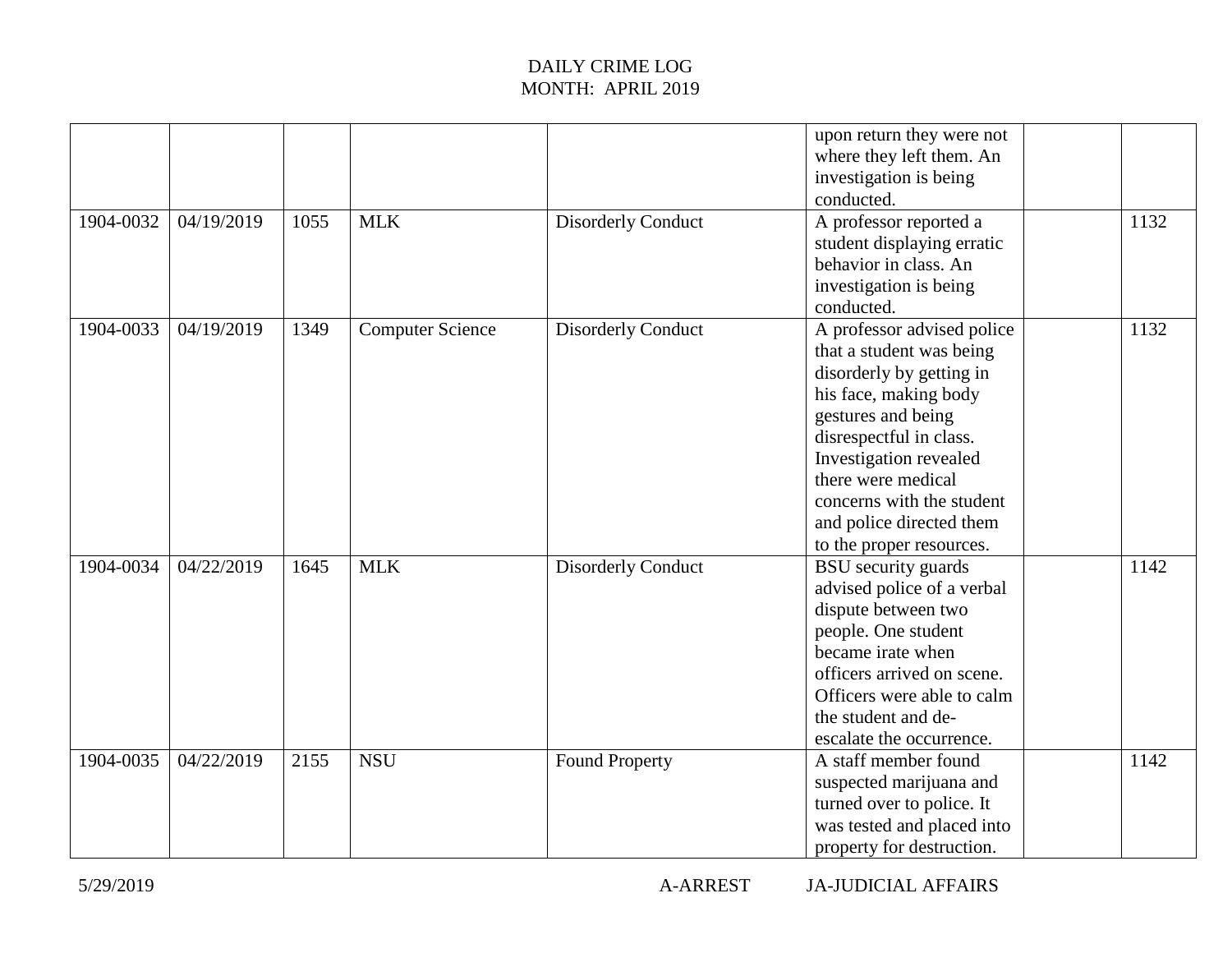| 1904-0036 | 04/23/2019 | 1905 | Tubman Hall  | <b>Medical Emergency</b>             | A student reported to<br>police that they were<br>having a bad day and<br>weren't feeling well. A<br>friend transported them to<br>the hospital.                                                             | 1145 |
|-----------|------------|------|--------------|--------------------------------------|--------------------------------------------------------------------------------------------------------------------------------------------------------------------------------------------------------------|------|
| 1904-0037 | 04/24/2019 | 0055 | Lot L        | <b>Theft from Auto</b>               | 6(c) \$175 Window \$280<br>3 <sup>1</sup><br>shoes. Victim reported to<br>police the passenger side<br>rear window was broken<br>and contents unlawfully<br>removed. An investigation<br>is being conducted. | 1143 |
| 1904-0038 | 04/24/2019 | 0955 | <b>FPAC</b>  | Malicious Destruction of<br>Property | Officers responded to a<br>call for the defacing of a<br>vending machine. The<br>cleaning crew was able to<br>clean the markings off. No<br>other physical damages<br>observed.                              | 1132 |
| 1904-0039 | 04/24/2019 | 2328 | McKeldin Gym | <b>Assault 2nd Degree</b>            | 4(e) During a verbal<br>$\overline{\mathbf{4}}$<br>altercation a student<br>reported being assaulted.<br>An investigation is being<br>conducted.                                                             | 1115 |
| 1904-0040 | 04/25/2019 | 0022 | Tubman Hall  | <b>Assault 1st Degree</b>            | 4(c) During an assault a<br>5 <sup>5</sup><br>student was hit in the head<br>with a brick by a non-<br>student. An investigation<br>is being conducted.                                                      | 1115 |
| 1904-0041 | 04/25/2019 | 0735 | McKeldin Gym | <b>Lost Property</b>                 | A student advised police<br>they lost their cell phone<br>during a concert in the<br>McKeldin Gym. Search                                                                                                    | 1132 |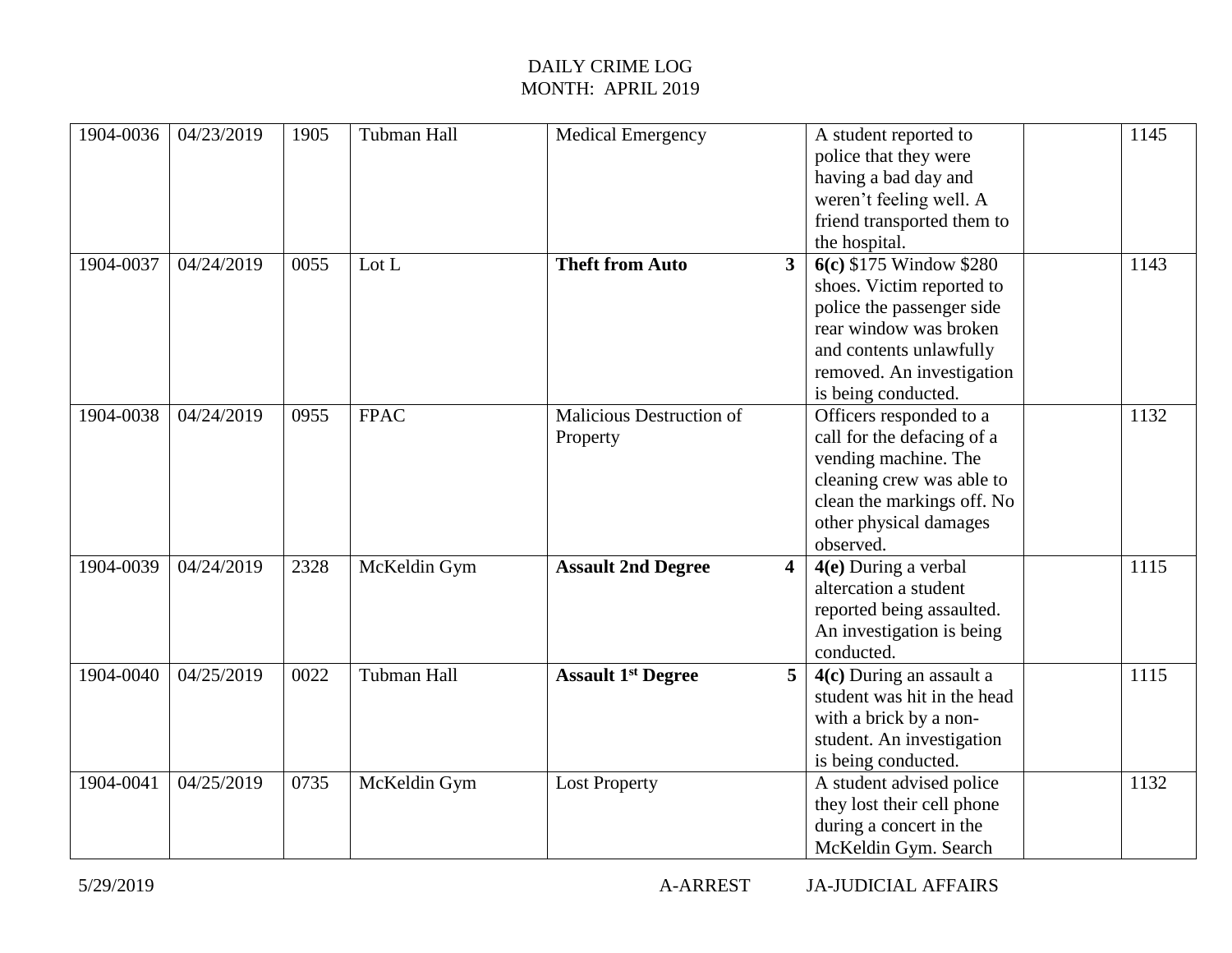|           |            |      |             |                                           | was done with negative       |    |      |
|-----------|------------|------|-------------|-------------------------------------------|------------------------------|----|------|
|           |            |      |             |                                           | results.                     |    |      |
| 1904-0042 | 04/25/2019 | 1324 | Lot A       | Misc. Incident(Irate Person)              | A person became irate        |    | 1132 |
|           |            |      |             |                                           | with police while being      |    |      |
|           |            |      |             |                                           | detained for a traffic       |    |      |
|           |            |      |             |                                           | violation. Officers de-      |    |      |
|           |            |      |             |                                           | escalated the occurrence.    |    |      |
| 1904-0043 | 04/25/2019 | 2130 | James Gym   | <b>Medical Emergency</b>                  | Officers were made aware     |    | 1140 |
|           |            |      |             |                                           | of an unresponsive person    |    |      |
|           |            |      |             |                                           | in the female restroom       |    |      |
|           |            |      |             |                                           | during a concert. EMS        |    |      |
|           |            |      |             |                                           | was called and transported   |    |      |
|           |            |      |             |                                           | the same to the hospital.    |    |      |
| 1904-0044 | 04/26/2019 | 2109 | <b>CMRC</b> | <b>CDS</b>                                | <b>Residence Life Staff</b>  | JA | 1142 |
|           |            |      |             |                                           | reported to police they      |    |      |
|           |            |      |             |                                           | observed suspected           |    |      |
|           |            |      |             |                                           | marijuana in a residential   |    |      |
|           |            |      |             |                                           | dwelling while performing    |    |      |
|           |            |      |             |                                           | health and wellness          |    |      |
|           |            |      |             |                                           | checks. Officers             |    |      |
|           |            |      |             |                                           | responded and observed       |    |      |
|           |            |      |             |                                           | suspected marijuana.         |    |      |
|           |            |      |             |                                           | Same was confiscated and     |    |      |
|           |            |      |             |                                           | tested positive for          |    |      |
|           |            |      |             |                                           | marijuana. Referred to the   |    |      |
|           |            |      |             |                                           | Office of Student            |    |      |
|           |            |      |             |                                           | Conduct.                     |    |      |
| 1904-0045 | 04/27/2019 | 0110 | James Gym   | <b>Assault 2<sup>nd</sup> Degree</b><br>6 | $4(e)$ A student assaulted a |    | 1143 |
|           |            |      |             |                                           | police officer by swinging   |    |      |
|           |            |      |             |                                           | a closed fist at the officer |    |      |
|           |            |      |             |                                           | while attending a concert.   |    |      |
|           |            |      |             |                                           | An investigation is being    |    |      |
|           |            |      |             |                                           | conducted.                   |    |      |
| 1904-0046 | 04/27/2019 | 0130 | James Gym   | Misc. Incident (Injured Person)           | A student was pushed         |    | 1144 |

5/29/2019 A-ARREST JA-JUDICIAL AFFAIRS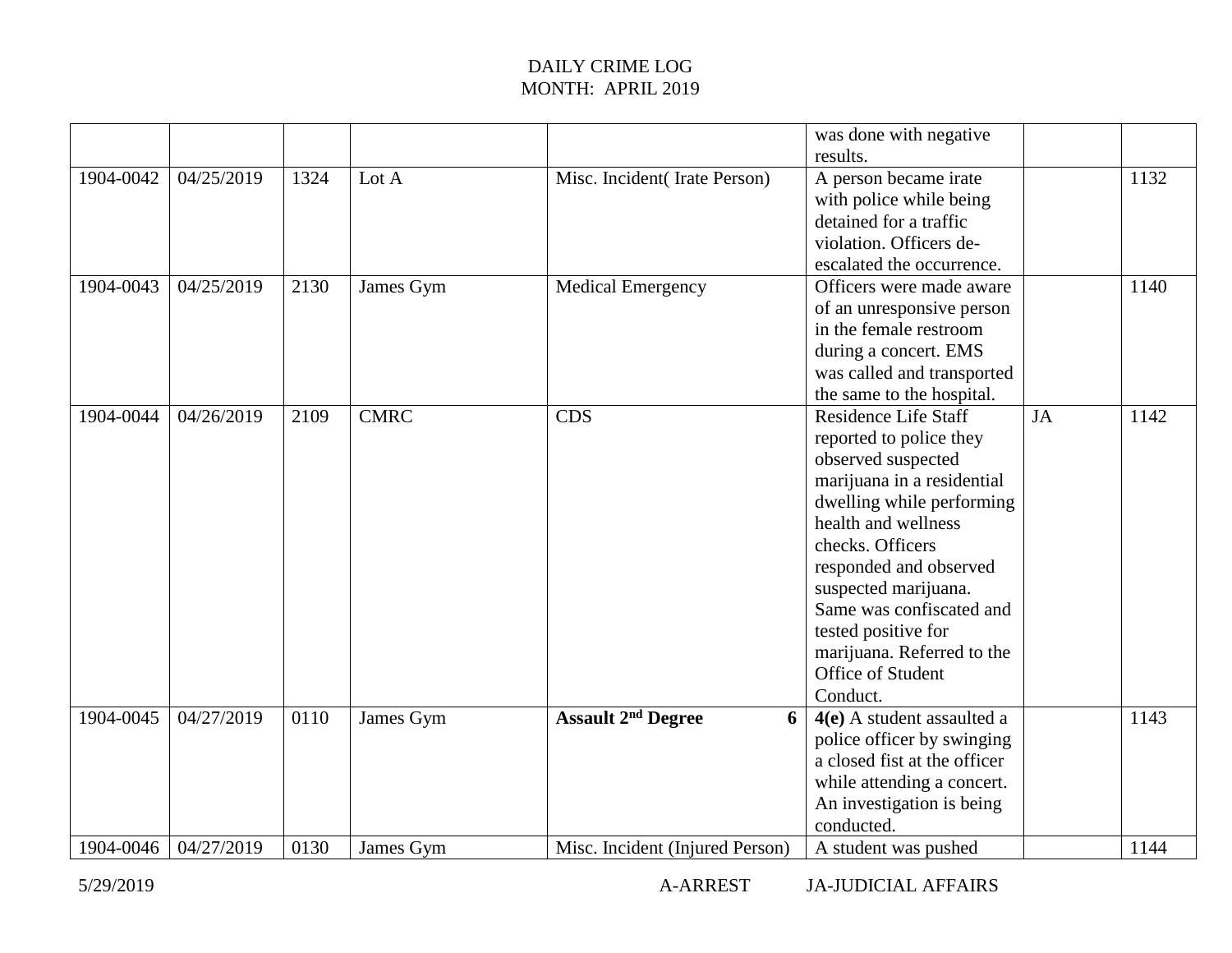| 1904-0047 | 04/27/2019 | 0200 | <b>CMRC</b>  | Misc. Incident (Injured                          | from behind falling and<br>injuring their knee while<br>at a concert. The student<br>declined medical<br>attention.<br>An employee reported                                                                                                                                                                   | 1144 |
|-----------|------------|------|--------------|--------------------------------------------------|---------------------------------------------------------------------------------------------------------------------------------------------------------------------------------------------------------------------------------------------------------------------------------------------------------------|------|
|           |            |      |              | Employee)                                        | being injured in the<br>commission of their<br>normal duties. They went<br>to the hospital on their<br>own for treatment.                                                                                                                                                                                     |      |
| 1904-0048 | 04/27/2019 | 0122 | McKeldin Gym | 2 <sup>nd</sup> Degree Assault<br>$\overline{7}$ | $4(e)$ A student reported to<br>police they were assaulted<br>by being thrown to the<br>ground, kicked and<br>punched. No injuries<br>incurred. An investigation<br>is being conducted.                                                                                                                       | 1112 |
| 1904-0049 | 04/27/2019 | 0136 | McKeldin Gym | <b>Burglary 4th degree</b><br>3                  | 5(b) Laptop \$500 Police<br>responded to a report of a<br>burglary. Investigation<br>revealed an individual<br>known to complainant<br>unlawfully entered the<br>residence of complainant<br>and removed a laptop<br>computer. The computer<br>was later returned. An<br>investigation is being<br>conducted. | 1142 |
| 1904-0050 | 04/27/2019 | 1402 | McKeldin Gym | <b>Motor Vehicle Theft</b><br>$\mathbf{1}$       | 7(a) \$18,000 Officers<br>were advised that a non-<br>student lost the keys to<br>their vehicle and the                                                                                                                                                                                                       | 1132 |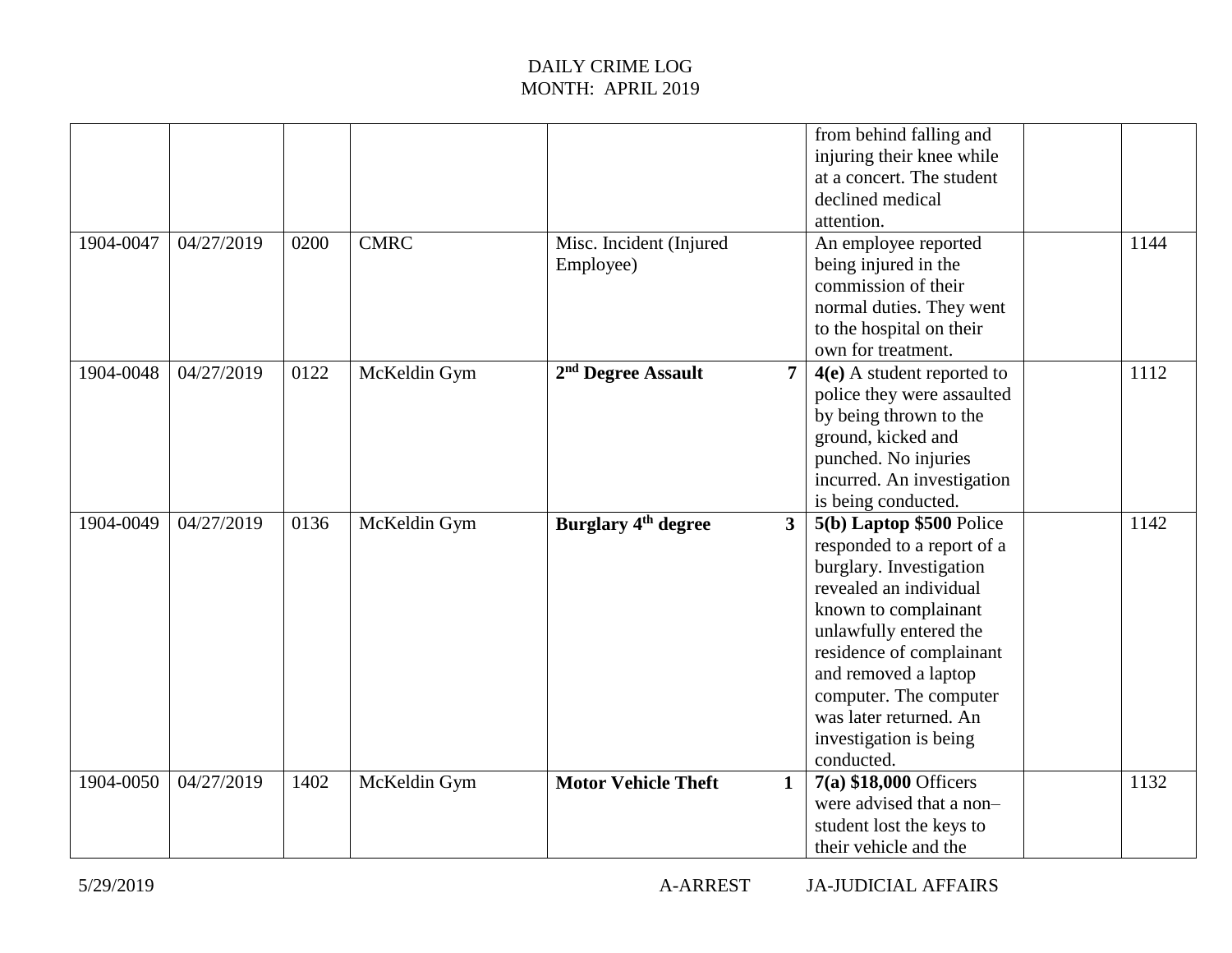|           |            |      |              |                                      |                         | vehicle was stolen from<br>campus. . An investigation<br>is being conducted.                                                                                                                                                                          |      |
|-----------|------------|------|--------------|--------------------------------------|-------------------------|-------------------------------------------------------------------------------------------------------------------------------------------------------------------------------------------------------------------------------------------------------|------|
| 1904-0051 | 04/27/2019 | 1406 | Mckeldin Gym | Theft Under (\$1000)                 | $\overline{\mathbf{4}}$ | $6(c)$ \$185 A student<br>reported to police that a<br>guest stole their property<br>while visiting them in<br>their residential dwelling.<br>An investigation is being<br>conducted.                                                                 | 1132 |
| 1904-0052 | 04/27/2019 | 1756 | Lot G        | Malicious Destruction of<br>Property |                         | Officers responded to a<br>call for property damage.<br>The complainant reported<br>damage to the driver side<br>mirror and rear window<br>wiper of their vehicle. An<br>investigation is being<br>conducted.                                         | 1142 |
| 1904-0053 | 04/27/2019 | 1204 | <b>CMRC</b>  | Theft (Under \$1000)                 | 5                       | $6(a)$ \$50 US. Currency<br>Complainant advised<br>police that a guest stole<br>their head phones and \$50<br>Us Currency. The<br>headphones were returned<br>by the guest and the<br>complainant did not wish<br>to pursue charges for the<br>money. | 1115 |
| 1904-0054 | 04/29/2019 | 1100 | Lot C        | Theft (Under \$1000)                 | 6                       | $6(a)$ \$35 The complainant<br>reported to police they left<br>their vehicle with the BSU<br>parking permit in the<br>window and upon return it<br>was missing. Investigation                                                                         | 1151 |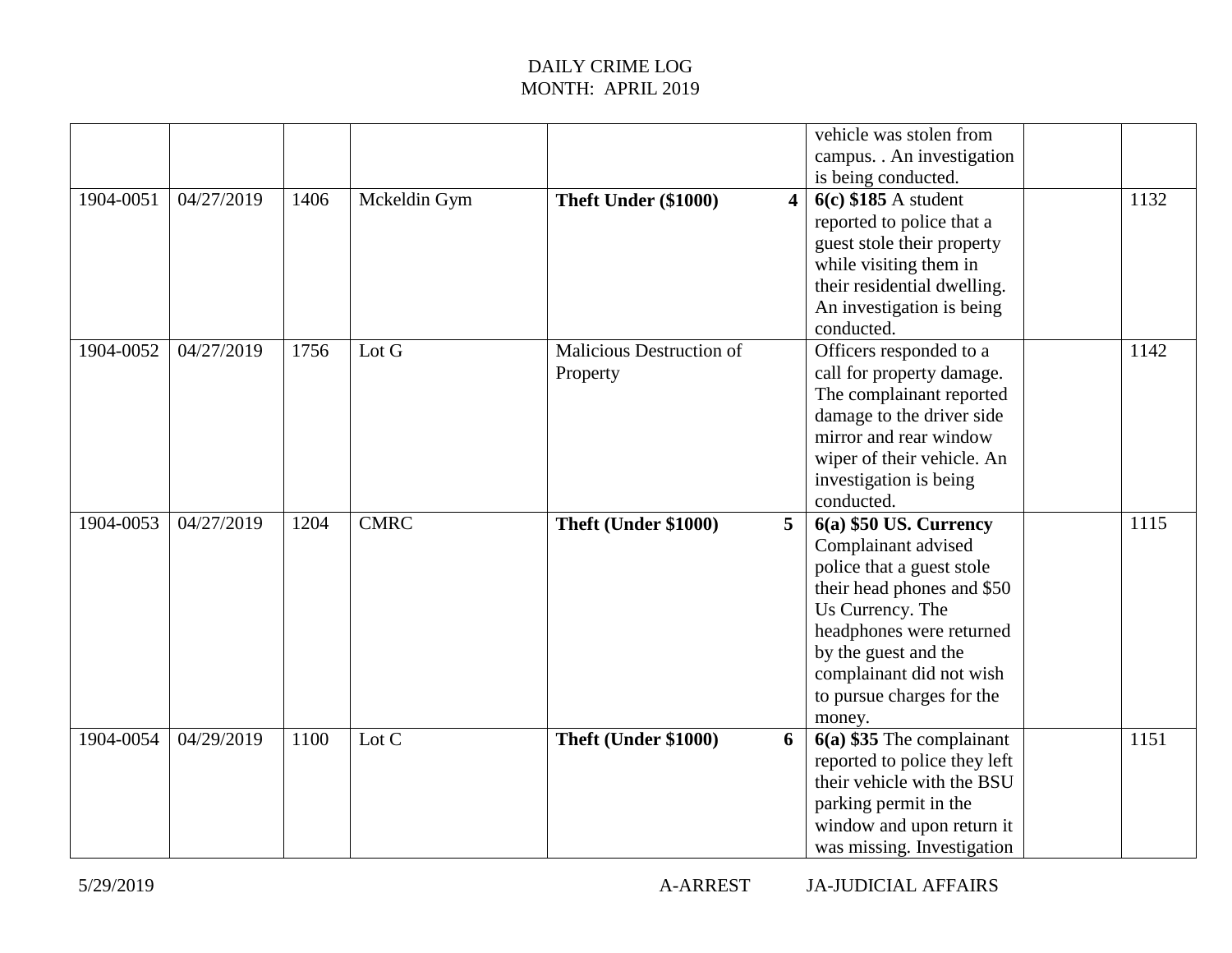|           |            |      |                     |                                                                   | is being conducted.                                                                                                                                                                                                              |      |
|-----------|------------|------|---------------------|-------------------------------------------------------------------|----------------------------------------------------------------------------------------------------------------------------------------------------------------------------------------------------------------------------------|------|
| 1904-0055 | 04/29/2019 | 1325 | Mckeldin            | Misc. Incident (Injured Person)                                   | An event staff employee<br>was injured by the<br>barricades when the<br>crowd became rowdy at a<br>concert. The staff member<br>declined medical<br>attention.                                                                   | 1144 |
| 1904-0056 | 04/29/2019 | 1325 | Mckeldin            | Misc. Incident (Injured Person)                                   | An event staff employee<br>was injured by the<br>barricades when the<br>crowd became rowdy at a<br>concert. The staff member<br>was taken to the hospital<br>by a friend for medical<br>attention.                               | 1144 |
| 1904-0057 | 04/29/2019 | 1445 | <b>MLK</b>          | 2 <sup>nd</sup> Degree Assault (Domestic<br><b>Related</b> )<br>8 | 4(e) During a domestic<br>dispute one party<br>repeatedly bumped the<br>other until pushed away<br>by the victim. An<br>investigation is being<br>conducted.                                                                     | 1151 |
| 1904-0058 | 04/29/2019 | 1517 | <b>MLK</b>          | <b>Medical Emergency</b>                                          | A student reported feeling<br>faint and dizzy. Upon<br>arrival EMS was called by<br>police. The student was<br>treated but refused to be<br>transported to the hospital.<br>A friend transported the<br>student to the hospital. | 1128 |
| 1904-0059 | 04/29/2019 | 2020 | N,M & Science Bldg. | Misc. Incident (removal of<br>bulbs from elevator)                | ABM employees reported<br>the bulbs were removed<br>from an elevator and                                                                                                                                                         | 1142 |

5/29/2019 A-ARREST JA-JUDICIAL AFFAIRS